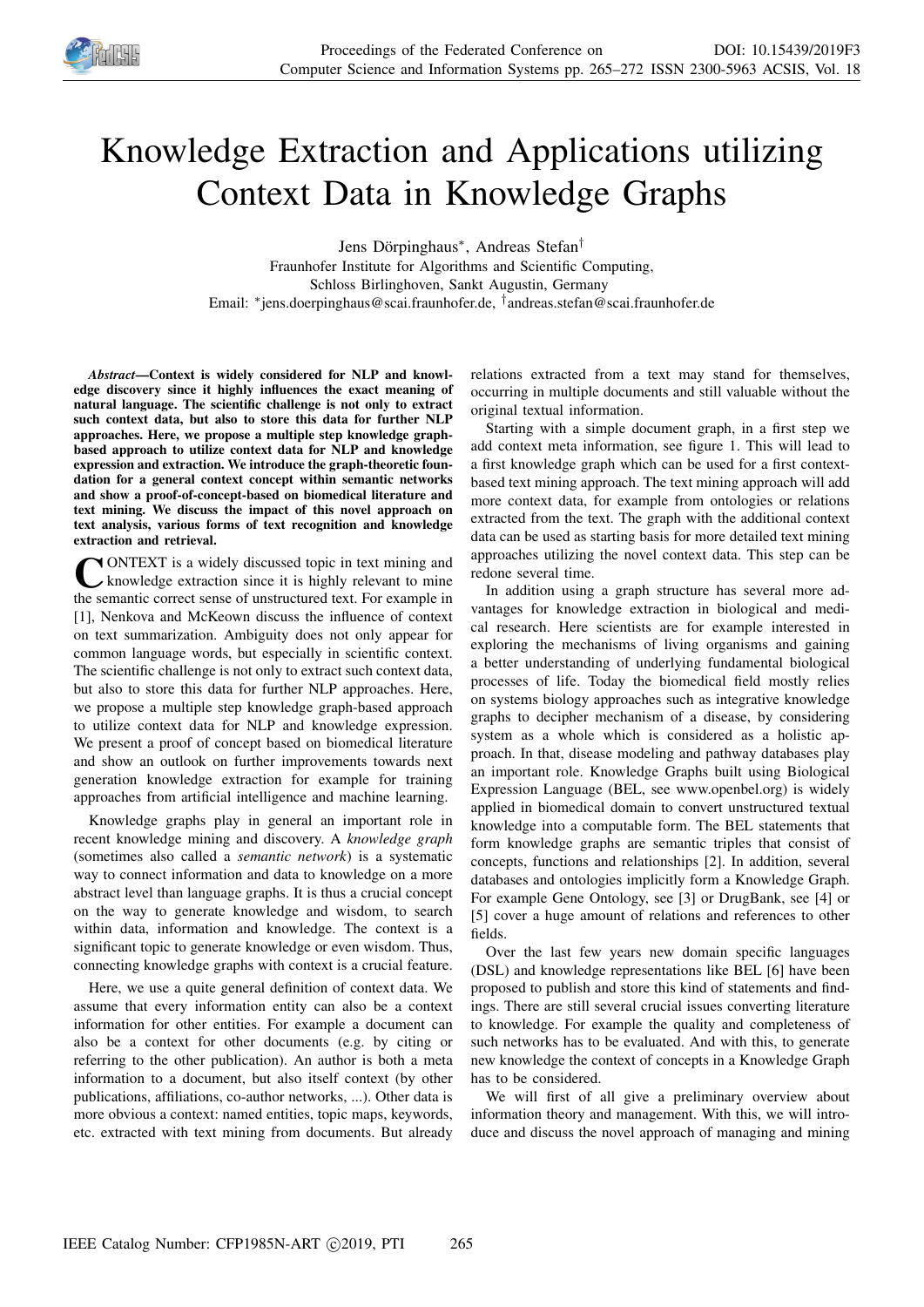

Fig. 1: Proposed workflow to extend a knowledge graph. First starting with a document graph, the basic meta information like authors, keywords etc. are added. This can be used as a basis for text mining which can be used to extend the graph again, for example named entity recognition (NER) may use keywords as a context. Topic detection may also benefit from already assigned keywords, journals or author information. The graph can also be extended by knowledge discovery processes, for example finding parameters of a clinical trial, progression within electronic health records, etc. In any case new context information will be added to the initial graph and improve the input of further algorithms.

the context of knowledge graphs. We demonstrate this novel approach by applying it to common data sources. After that, we will give a detailed list of issues that have to be addressed.

#### I. PRELIMINARIES

We define knowledge graphs  $G = (E, R)$  where the set of nodes E consist of entities  $e \in E$  coming from a formal structure like an ontology  $E_i = (V(E_i), R(E_i))$ . E is a union of ontologies  $E = \{E_1, ..., E_n\}$ . The relations  $r \in R$  can be ontology relations, thus in general we can say every ontology  $E_i$  which is part of the data model is a subgraph of  $G$  which means  $E_i \subseteq G$ . In addition, we allow inter-ontology relations between two nodes  $e_1, e_2$  with  $e_1 \in E_1$ ,  $e_2 \in E_2$  and  $E_1 \neq$  $E_2$ . More general we define  $R = \{R_1, ..., R_n\}$  as list of either inter-ontology and intra-ontology relations. Both  $E$  as well as R are finite discrete spaces.

Every entity  $e \in E$  may have some additional meta information which need to be defined with respect to the application of the knowledge graph. For instance there might be several node sets (some ontologies, some document spaces (patents, research data, ...), author sets, journal sets, ...)  $E_1, ..., E_n$  so that  $E_i \subset E$  and  $E = \cup_{i=1,...,n} E_i$ . The same holds for R where several context relations might come together like "is cited by", "has annotation", "has author", "is published in", etc.

We define a finite, discrete set  $C = \{c_1, ..., c_m\}$  of contexts  $C_i$ . Every node  $e \in G$  and every edge  $r \in R$  may have one ore more contexts  $c \in C$  denoted by  $con(e)$  or  $con(r)$ . It is also possible to set  $con(e) = \emptyset$ . Thus, we have a mapping con:  $E \cup R \to \mathcal{P}(C)$  to the power set of C. If we use a quite general approach towards context, we may set  $C = E$ . Thus, every

inter-ontology relation defines context of two entities, but also the relations within an ontology can be seen as context.

Every node set  $E_i \in \{E_1, ..., E_n\}$  induces a subgraph  $G[E_i] \subset G$ . With  $G^c[E_i] = G[E_i] \cup N(E_i)$  we denote the extended context subgraph which also contains the neighbours  $N(E_i)$  of each node  $e \in E_i$  in G, which is the context of that node. For a graph drawing perspective, if  $G<sup>c</sup>[E<sub>i</sub>]$  defines a proper surface, we can think about a graph embedding of another subgraph  $G^c[E_j]$  on  $G^c[E_i]$ .

We can create the metagraph  $M = (C, R')$  of these contexts. Each context is identified by a node in  $M$ . If there is a connection in  $G$  between two contexts, we add an edge  $(c_1, c_2) \in R'$ . This means if  $\exists (v_1, v_2) \in R : c_1 \in$  $con(v_1), c_2 \in con(v_2) \Rightarrow (c_1, c_2) \in R'$  or  $\exists (v_1, v_2) \in$  $R : c_1 \in con((v_1, v_2)), c_2 \in con(v_2) \Rightarrow (c_1, c_2) \in R'$ or  $\exists (v_1, v_2) \in R : c_1 \in con(v_1), c_2 \in con((v_1, v_2)) \Rightarrow$  $(c_1, c_2) \in R'$ . See figure 2 for an illustration.

Adding edges between the knowledge graph G or a subgraph  $G' = (E', R') \subseteq G = (E, R)$  and the metagraph M in  $G \cup M$  will lead to a novel graph. This can be either seen as inverse mapping  $con^{-1}(G')$  or as the hypergraph  $\mathcal{H}(G') = (X, \hat{E})$  given by

$$
X = E' \cup G^c[E_i]
$$
  

$$
\hat{E} = \{\{e_i, e \forall e \in N(e_i)\} \forall e_i \in X\}
$$

This graph can be seen as an extension of the original knowledge graph  $G'$  where contexts connect not only to the initial nodes, but also every two nodes in  $G'$  are connected by a hyperedge if they share the same context. See figure 3 for an illustration.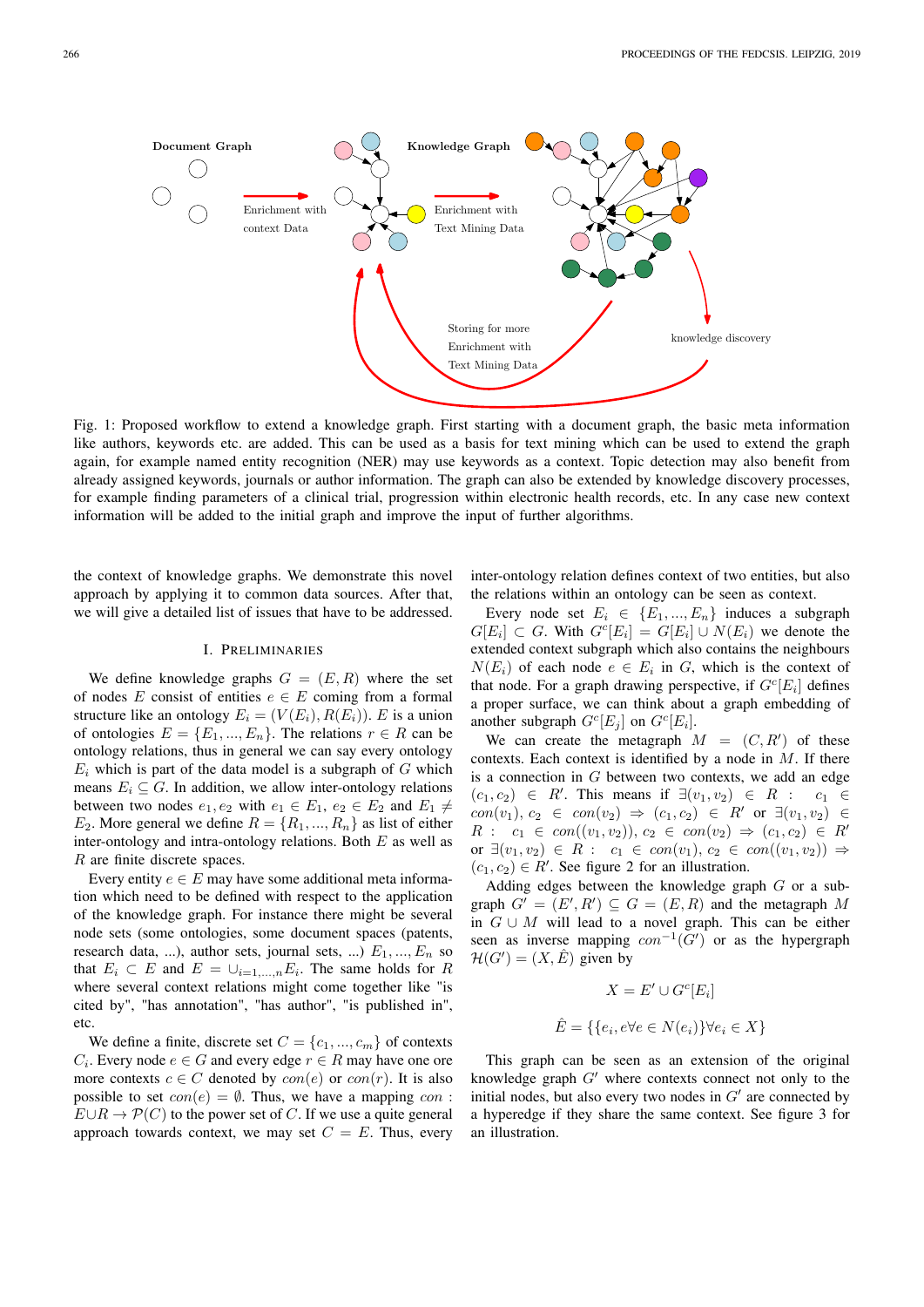If  $C = E$ , this will lead to new edges in G enriching the original graph. This step should be done after every additional extension to the graph  $G$ . Thus we need to update both  $G$  as well as M.

We will denote this hypergraph  $H$  on a knowledge graph  $G$ and a metagraph M with  $H_{G|M}$ . We might also add multiple metagraphs  $M_1$  and  $M_2$  which will be denoted by  $H_{G|M_1,M_2}$ .

This graph can be seen as an enrichment of the original knowledge graph G with contexts. It can be used to answer several research questions and can be utilized to find graphtheoretic formulations of research questions.

If the mapping con is well defined for the domain set the Graph  $H$  can be generated in polynomial time. Since this is in general not the case, this usually contains a data or text mining task to generate contexts from free texts or knowledge graph entities. With respect to the notation described in [7] this problem  $p$  can be formulated as

$$
p = \mathbb{D}[R|\mathbf{f} : \mathbb{D} \to \mathbb{X}|err|\emptyset \tag{1}
$$

Here, the domain set  $\mathbb D$  is explicitly given by  $\mathbb D = G$  or – if additional full-texts  $\hat{D}$  supporting the knowledge Graph G exist –  $\mathbb{D} = \{G, D\}$ . In our case the domain subset  $R = \mathbb{D}$ . In this case we need to find a description function  $f : \mathbb{D} \to \mathbb{X}$ with a description set  $X = C$  which holds all contexts. To find relevant contexts we need an error measure  $err : \mathbb{D} \to [0, 1]$ .

We have to consider several research questions. First of all: What are meta information that can be used to generate a context for a new metagraph? Good candidates are authors, citations, affiliation, journal, and MeSH-terms or rather keywords since they are available in most databases. We also need to discuss text mining results like NER, relationship mining etc. Having more general data like study data, genomics, images, etc. we might also consider side effects; disease labels, population labels (male; female; age; social class; etc.). Here we show a proof of concept for less complex text mining meta data. See figure 1, which describes the process of starting with a simple document graph that can be extended with more context data from text mining. We discuss this in more detail within the next section.

The further research questions address the application of this novel approach for both biomedical research as well as text classification and clustering, NLP and knowledge discovery, also with focus on Artificial Intelligence (AI). How can we use the context metagraph to answer biomedical scientific questions? What can we learn from connections between contexts and how do they look like in the knowledge graph? How can we use efficient graph queries utilizing the context? It may also be useful to filter paths in the knowledge graph according to a given context or to generate novel visualizations. A possible question might be to learn about mechanisms linked to co-morbidities or mechanisms being contextualized by drug information. The meta-graph may also contain information about cause-and-effect relationships in the knowledge graph that are "valid" in a biomedical sense under certain conditions. In addition, a contextualization-based on

demographic information or polypharmacy information. We will discuss several use cases within the last section.

#### II. METHOD AND PRACTICAL APPLICATION

The following software was written in Java using Spring Boot (see http://spring.io/projects/spring-boot) and Spring Data (see https://spring.io/projects/spring-data) and integrated in our SCAIView microservice architecture, see [8]. The database backend is a graph database running Neo4j (see https://neo4j.com/).

We will illustrate the following methods with example runs on MedLine and Pubmed data. Both sources are already included in the SCAIView NLP-pipeline. PubMed contains 29 million abstracts from biomedical literature, PMC about 4 million full-text articles.

# *A. Creating a document and context graph with basic context extraction*

The initial step of creating a document and context graph with basic context extraction needs a basic definition of entity sets  $E_1, ..., E_n$  and their relations.

The articles and abstracts from PubMed and PMC already come with a lot of contextual data. We may set  $E_{Document}$ as the document set containing nodes, each representing one document. In addition, we may add a set  $E_{Source}$  = {PubMed, PMC} as the source of a document. Thus, each document can be interpreted as context of a data source.

All meta data are stored in new node sets.  $E_{Author}$  stores the set of authors,  $E_{Affiliation}$  their affiliation which is again context for the authors. Another relevant context is the publisher, in our case  $E_{Journal}$ . PubMed stores several classes, for example Books and Documents, Case Reports, Classical Article, Clinical Study, Clinical Trial, Journal Article, Review etc. We store this in  $E_{Publication Type}$ .

Another important context is  $E_{Annotation}$  storing all kind of annotations like named entities or keywords, which come from the MeSH tree, see [9] and https://www.nlm.nih.gov/mesh/ intro\_trees.html. Thus,  $E_{MeSH} \subset E_{Annotation}$  already comes with a hierarchy and edges  $R_{MeSH}$ . The value of MeSH terms and their hierarchy for knowledge extraction was shown in several recent studies like [10]. We will discuss the value of MeSH as controlled vocabulary within the next section. See figure 4 for an illustration of a single document.

All other relations can be added between the sets  $E_i$ , for example  $R_{isCoAuthor}$ ,  $R_{hasAffiliation}$ , etc. With these information given it is – from an algorithmic point of view – quite easy to add all context relations like  $R_{hasDocument}$ ,  $R_{isAuthor}, R_{hasAnnotation}, R_{hasCitation}$ ,  $R_{hasCitation}$  etc. Edges must also store additional provenance information. See figure 5 for an illustration.

#### *B. Extending the knowledge graph using NLP-technologies*

The initial knowledge graph can be extended by NLPtechnologies.

Terminologies and Ontologies are a widely considered topic in research during the last years. They play an important role in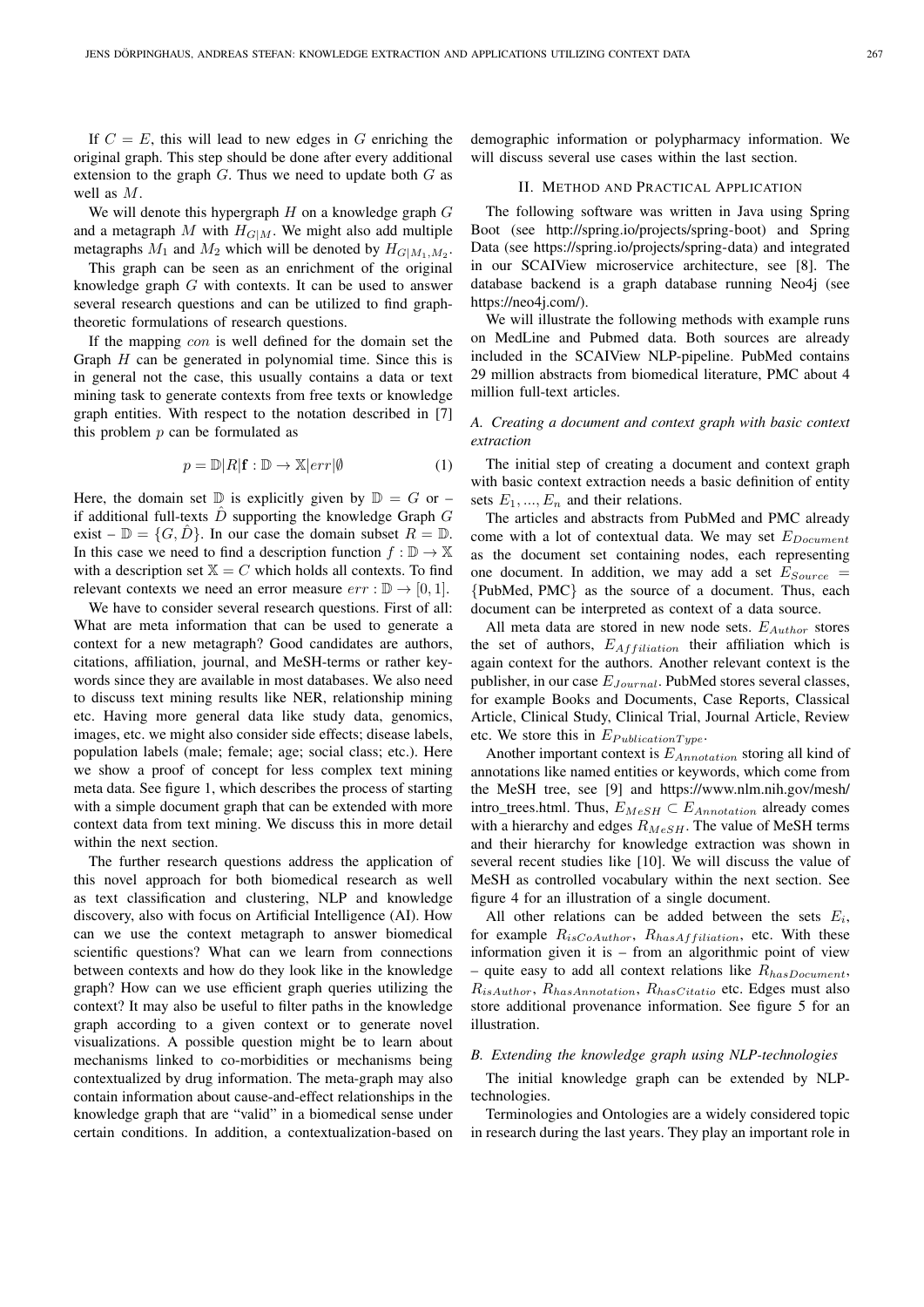

Fig. 2: Illustration of a *knowledge graph with context* (left). The context is illustrated by colors surrounding nodes. At the right the corresponding *context metagraph*. Every context in the knowledge graphs refers to a node in the metagraph and the edges describe if in the original graph a edge from one context to the next exist. Contexts may also be added to edges.



Fig. 3: This figure describes the hypergraph  $\mathcal{H}(G') = (X, \hat{E})$  between the context metagraph M and the original knowledge graph G or a subgraph  $G' \subset G$ . This graph is sorted by contexts. The hyperedges, illustrated by sets and indicated by non-hyperedges, connect nodes with context, but also nodes with the same context.

data and text mining as well as knowledge representation in the semantic web. They become more and more important since data provider publish their data in a semantic web formats, namely RDF ([11]) and OWL ([12]), to increase integratability. The term *terminology* refers to the SKOS meta-model [13] which can be summarized as concepts, unit of thoughts which can be identified, labeled with lexical strings, assigned notations (lexical codes), documented with various types of note, linked to other concepts and organized into informal hierarchies and association networks, aggregated, grouped into labeled and/or ordered collections, and mapped to concepts. Several complex models have been proposed in literature and have been implemented in software, see [14]. *Controlled Vocabularies* contain lists of entities which may be completed to a *Synonym Ring* to control synonyms. *Ontologies* also present properties and can establish associative relationships which can also be done by *Thesauri* or *Terminologies*. See [15] and [16] for a complete list of all models.

Here we define Terminologies similar to Thesauri as a set of concepts. They form a *DAG* (Directed Acyclic Graph) with child and parent concepts. In addition, we have an associative relation which identifies similar or somehow related concepts. Each concept has one or more labels. One of them is the preferred identifier, all others are synonyms. To sum up, using ontologies or terminologies for NER, we will have a hierarchy within this ontology. But we may not only consider ontologies and terminologies, but also controlled vocabularies like MeSH. Here we have additional annotations with a different provenance, one coming as keywords with the data, one obtained from NER.

Another example is the Alzheimer's Disease Ontology (ADO, see [17])  $E_{ADO}$  or the Neuro-Image Terminology (NIFT, see [18])  $E_{NIFT}$  coming with their hierarchy  $R_{ADO}$ ,  $R_{NIFT}$ . The process of NER will lead to another context relation  $E_{hasAnnotation}$ . Since not all ontologies or teminologies are described in RDF or OBO format we have to add data from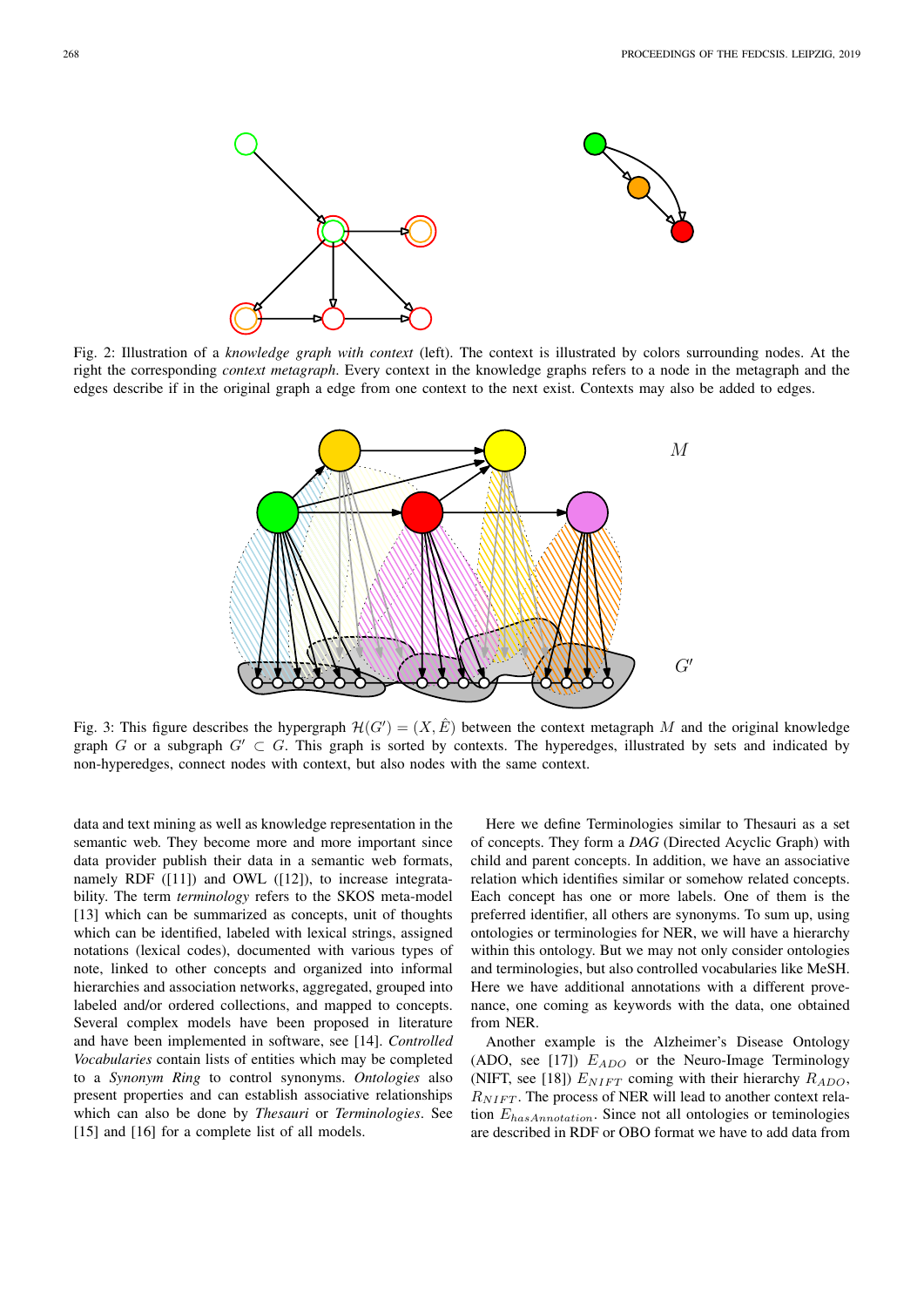

Fig. 4: This figure is an illustration of a single document within the context graph. The document node (purple) has several gray annotation nodes, four red publication type nodes, an orange author node with a gray affiliation. The source (PubMed) is annotated in a green node, the journal in a yellow node.

multiple sources. This is done by a central tool providing all ontology data.

Another context data useful for knowledge extraction are citations, thus edges  $R_{hasCitation}$  between two nodes in  $E_{Document}$ . The data from PMC already stores citation data with unique identifiers (PubMed IDs). Some data is available with WikiData, see [19] and [20]. Other sources are rare, but exist, see [21]. Especially for PubMed a lot of research is working on this difficult topic, see for example [22].

In addition we can consider relational information between entities. For example BEL statements already form knowledge graphs of semantic triples that consist of concepts, functions and relationships [2]. To tackle such complex tasks they constantly gather and accumulate new knowledge by performing experiments, and also studying scientific literature that includes results of further experiments performed by researchers. Existing solutions are mainly based on the methods of biomedical text mining to extract key information from unstructured biomedical text (such as publications, patents, and electronic health records). Several information systems have been introduced to support curators generating these networks. BELIEF, is one workflow generated for this purpose. BELIEF build BEL like statements semi-automatically from retrieving publications from a relevant corpus generation system called SCAIView, see [23] and [24].

Figure 6 illustrates the relations *"Levomilnacipran" inhibts "BACE1"*, *"BACE1" improves "Neuroprotection"* and *"BACE1" improves "Memory"* found with relation extraction on named entities in a document. It is easy to see that context for a document is now also context for the relations and vice versa. If an entity within the relation has synonyms or is found within another document with a different context, this might lead to a deeper knowledge about the statement. Vice versa the context of the document, for example if the knowledge was found within a clinical trial, is a context to the statements.

### III. APPLICATIONS

We will first of all discuss some missing data or data integration problems as well as technical issues which need to be solved. Afterwards we will give an outlook on NLP-based on context information and the impact on answering semantic questions. This is highly related to the FAIRification of research data. This will lead to a short outlook on personalised medicine.

# *A. Missing data*

We faced several issues with data integration and missing data. For example some publishers used OCR technologies to convert PDF documents in XML structures. These were usually problematic to process because some fields were missing or wrongly filled.

We have not yet worked on the problem of author and affiliation disambiguation. This is still a widely discussed topic, see [25]. An interesting novel approach – also based on Neo4j database technology – was introduced in [26]. The authors used topological and semantic structures within the graph for author disambiguation. Thus, we plan to integrate state-of-the-art technologies.

In addition performance is a major problem, and the main cause of latency for request. Thus, we had serious problems integrating this framework in our microservice architecture, see [8]. There are several possible explanations for this result, both on technical as well as implementation side. Thus, an important finding was that the storing and retrieval of large knowledge graphs did work. Not surprisingly, for giant and very dense knowledge graphs we need to find another solution. We could either improve the database backend by establishing a polyglot persistence architecture or use existing graph databases like Cray Graph Engine, see [27]. This choice has important implications for the further developing of this architecture, for example SPARQL has more limitations than Cypher. This is an important issue for future research.

However, these results were very encouraging and we will discuss some more topics for further research.

#### *B. Context-based NLP*

This novel system extends our knowledge and the availability of context data. Context data is a very important foundation for text mining [1]. For example, context-based NER was discussed by [28] and there is still ongoing research, for example on content-aware attributed entity embedding (CAAEE), see [29]. The key strength of our approach is that in every step of text mining and NLP all context data is available and new data will be added. Thus, this system can be used for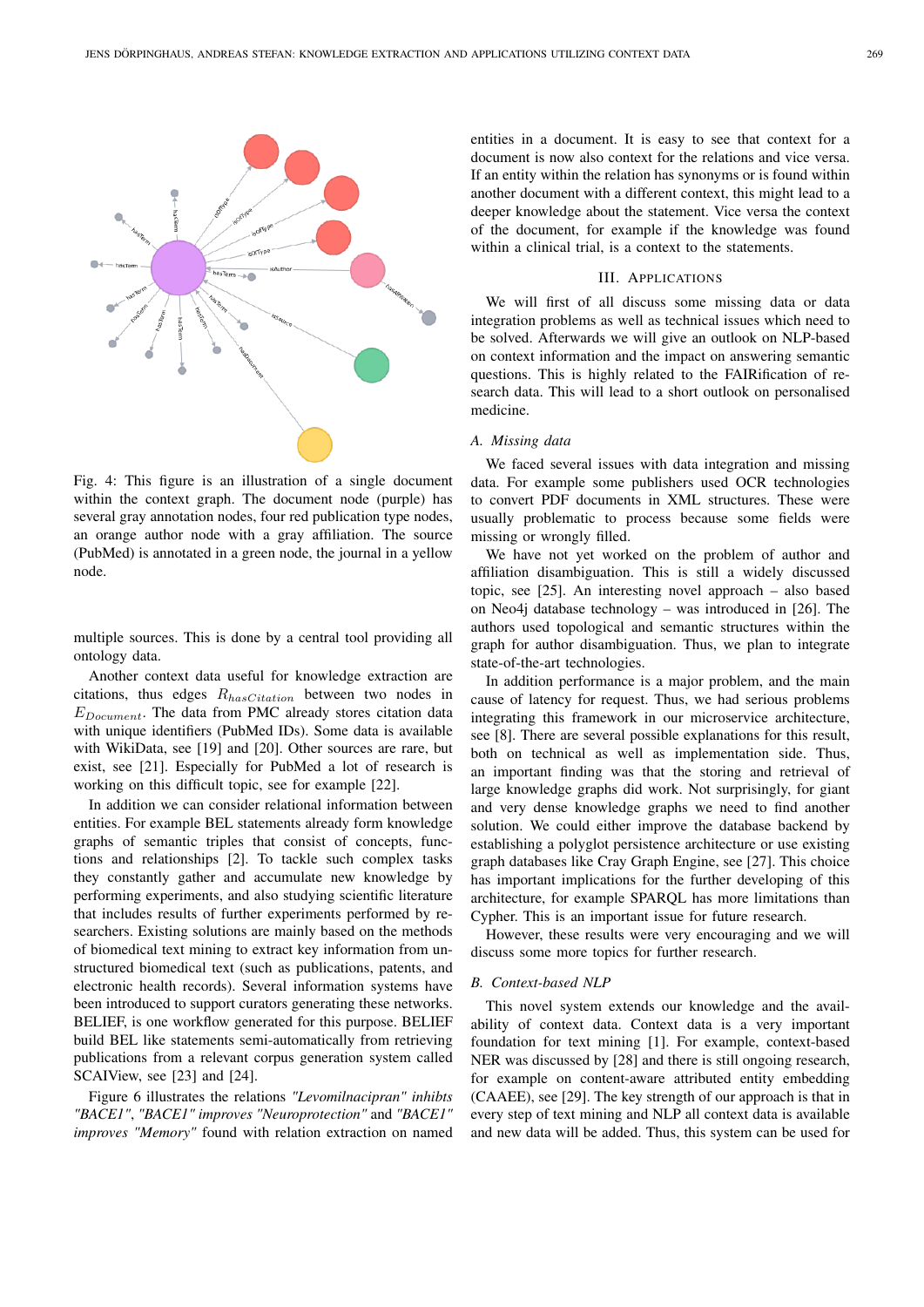

Fig. 5: This figure is an illustration of the initial document and context graph. A PubMed node is the source of document nodes (green). There are several context annotations like article type (red), keywords (gray), authors (orange) and journal (yellow). Authors have additional context (affiliations, gray).



Author: 7 Author: MeSHTerm: 6  $(1)$ "Dizier" "metabolism' isAuthor hasTerm Document: Document:  $\mathcal{E}$  $\overline{\cdot}$  $\overline{\cdot}$ isOfType isOfType Publication Type: "Journal Article'

Fig. 6: This figure is an illustration of biological knowledge within the context graph. The document node (purple) has several yellow and orange annotation nodes which come from different terminologies found with NER. The relation extraction task found the relation "Levomilnacipran" inhibits "BACE1", "BACE1" improves "Neuroprotection" and "BACE1" improves "Memory". These relations are illustrated with red edges. Since the document describes a clinical trial, this is also a context for the relations as well.

both building and validating Machine Learning (ML) and AI approaches.

Of course the novel context data is not only suitable for NER, but also for relation extraction. For example [30] proposed a novel approach to context-based relation extraction. Although our example is based on a small data set, the findings suggest that a lot of existing data can be utilized as context data. For example entities annotated by NER or manually curated BEL statements may be applied as context.

Fig. 7: This figure illustrates a more complex semantic subgraph to query the knowledge graph. We search for two documents having the same author and both of publication type "Journal Article". The first document should have an author called "Dizier", the second one a MeSH Term called "metabolism".

Thus this research has several practical applications. Firstly, it leads to validation and datasets for ML and AI approaches towards text mining. Further work needs to be done to investigate how this data can be used systematically. Secondly, it generalizes the idea of context so that it can be used for semantic questions.

# *C. Answering semantic questions and FAIRification of data*

Semantic questions can be formulated as subgraph structures of the initial knowledge graphs. For example we may ask: "Which articles have been authored by Pacheco?". This will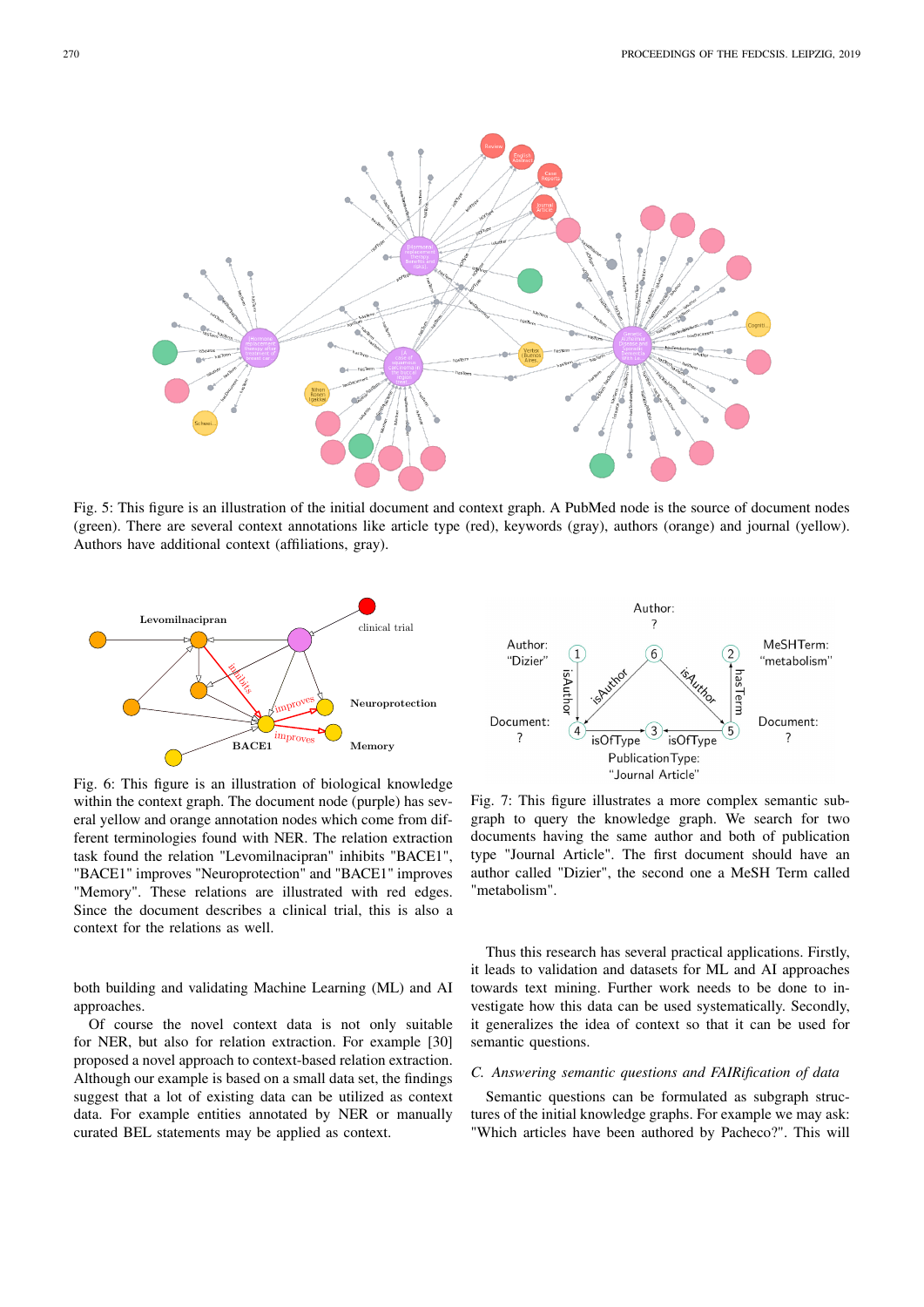lead to a subgraph with two nodes  $v_1$ ,  $v_2$  where  $v_1$  = Pacheco and an edge  $(v_1, v_2) =$  is Author. We may think of much more complex examples, see figute 7 for an example.

In general these semantic subgraph queries (or: graph queries) have an input  $Q = (V, E) \subset G$  and output all subgraphs  $H \subset G$  with  $H \simeq Q$ . Thus, the problem of answering semantic questions is a generalization of the subgraph isomorphism problem. We know already subgraph isomorphism is NP-hard, see [31]. It would be interesting to find a general formulation of the generalization or restrictions that can be applied to this problem. Since Cypher already provides us with the possibility to query graph substructure, further research might explore the runtime or might lead to novel heuristics to solve this efficient.

Whilst this work did not consider the impact of novel ontologies and terminologies, it did substantiate the impact of them on context data. This is an interesting step towards the FAIRification of data. Wilkinson introduced his FAIR guiding principles in [32] referring to the findability, accessibility, interoperability, and reusability of data, especially for research data. A consequent application of the context idea leads to meta data as context on data which can afterwards be used to make meta data searchable even if the data itself is protected. Thus, the inclusion of context into an information system like SCAIView will make the data findable and accesible. In addition, if interoperable ontologies are available, this data will also be interoperable. This will already solve the three out of four issues addressed by FAIR data.

# *D. Perspectives for Personalised Medicine*

Hypothesis generation and knowledge discovery on biomedical data are widely used in medical research and digital health. For example researchers search for genomic or molecular patterns, diagnosis or build longitudinal models. In addition, the massive data available build the basis for a multitude of predictive and personalised medicine ML and AI approaches. A reasonable approach to tackle reproducible research in predictive medicine could be to use a standardized and FAIR context graph for biomedical research data. Thus, it would be necessary to annotate not only biomedical literature but also research data like moleculare data, imaging data, genomics and electronical health records (EHR) with context information.

This information system can be used to retrieve data by context (cohort size, settings, results, ..) and by content (imaging data, genomic or moleculare measures, ...). For example, this system may answer questions like "Give me a clinical trial to reproduce my results or to apply my model" or "Give me literature for phenotype A, disease B age between C and D and a CT-scan with characteristic E".

Here we presented a novel approach that annotates research data with context information. The result is a knowledge graph representation of data, the context graph. It contains computable statement representation (e.g. RDF or BEL). This graph allows to compare research data records from different sources as well as the selection of relevant data sets using graph-theoretical algorithms.

#### IV. CONCLUSION AND OUTLOOK

Here we discussed a proof-of-concept of a biomedical knowledge graph combining several sources of data as context to each other. We processed data from PubMed and PMC. This initial knowledge graph was extended with results from text mining and NRL-tools already included in our software. Thus, we were able to provide both small datasets as well as large collections of data.

We faced several issues with data integration and missing data, for example because the input data had a bad quality. In addition we have not yet worked on the problem of author and affiliation disambiguation. The directly leads to the question how our approach can be evaluated. For every kind of input data another evaluation method needs to be established. Without this, the quality of the knowledge graph is directly linked to the quality of input data. Before establishing a productive system, this question needs to be properly addressed.

We introduced several applications, for example contextbased NLP, answering semantic questions and FAIRification of data, perspectives for Personalised Medicine. The generalisability of these ideas is subject to certain limitations. For instance, the question of interoperable ontologies or ontologies covering the issues of interoperability of data is still not examined. In addition, there is still no FAIR-data information system available.

This has thrown up many questions in need of further investigation. Nevertheless, it is not keen to make an outlook on the impact of such a FAIR and semantic information system and data structure on context data for personalised medicine.

#### V. ACKNOWLEDGMENTS

We thank Tim Steinbach for providing some illustrations to this work. In addition, we thank Marc Jacobs and Alexander Esser for carefully revising the manuscript.

#### **REFERENCES**

- [1] C. C. Aggarwal and C. Zhai, "An introduction to text mining," in *Mining text data*. Springer, 2012, pp. 1–10.
- [2] J. Fluck, A. Klenner, S. Madan, S. Ansari, T. Bobic, J. Hoeng, M. Hofmann-Apitius, and M. Peitsch, "Bel networks derived from qualitative translations of bionlp shared task annotations," in *Proceedings of the 2013 Workshop on Biomedical Natural Language Processing*, 2013, pp. 80–88.
- [3] M. Ashburner, C. A. Ball, J. A. Blake, D. Botstein, H. Butler, J. M. Cherry, A. P. Davis, K. Dolinski, S. S. Dwight, J. T. Eppig *et al.*, "Gene ontology: tool for the unification of biology," *Nature genetics*, vol. 25, no. 1, p. 25, 2000.
- [4] D. S. Wishart, Y. D. Feunang, A. C. Guo, E. J. Lo, A. Marcu, J. R. Grant, T. Sajed, D. Johnson, C. Li, Z. Sayeeda *et al.*, "Drugbank 5.0: a major update to the drugbank database for 2018," *Nucleic acids research*, vol. 46, no. D1, pp. D1074–D1082, 2017.
- [5] K. Khan, E. Benfenati, and K. Roy, "Consensus qsar modeling of toxicity of pharmaceuticals to different aquatic organisms: Ranking and prioritization of the drugbank database compounds," *Ecotoxicology and environmental safety*, vol. 168, pp. 287–297, 2019.
- [6] C. Haupt, P. Groth, and M. Zimmermann, "Representing text mining results for structured pharmacological queries," *ISWC*, 2011.
- [7] J. Dörpinghaus, J. Darms, and M. Jacobs, "What was the question? a systematization of information retrieval and nlp problems." in *2018 Federated Conference on Computer Science and Information Systems (FedCSIS)*. IEEE, 2018.